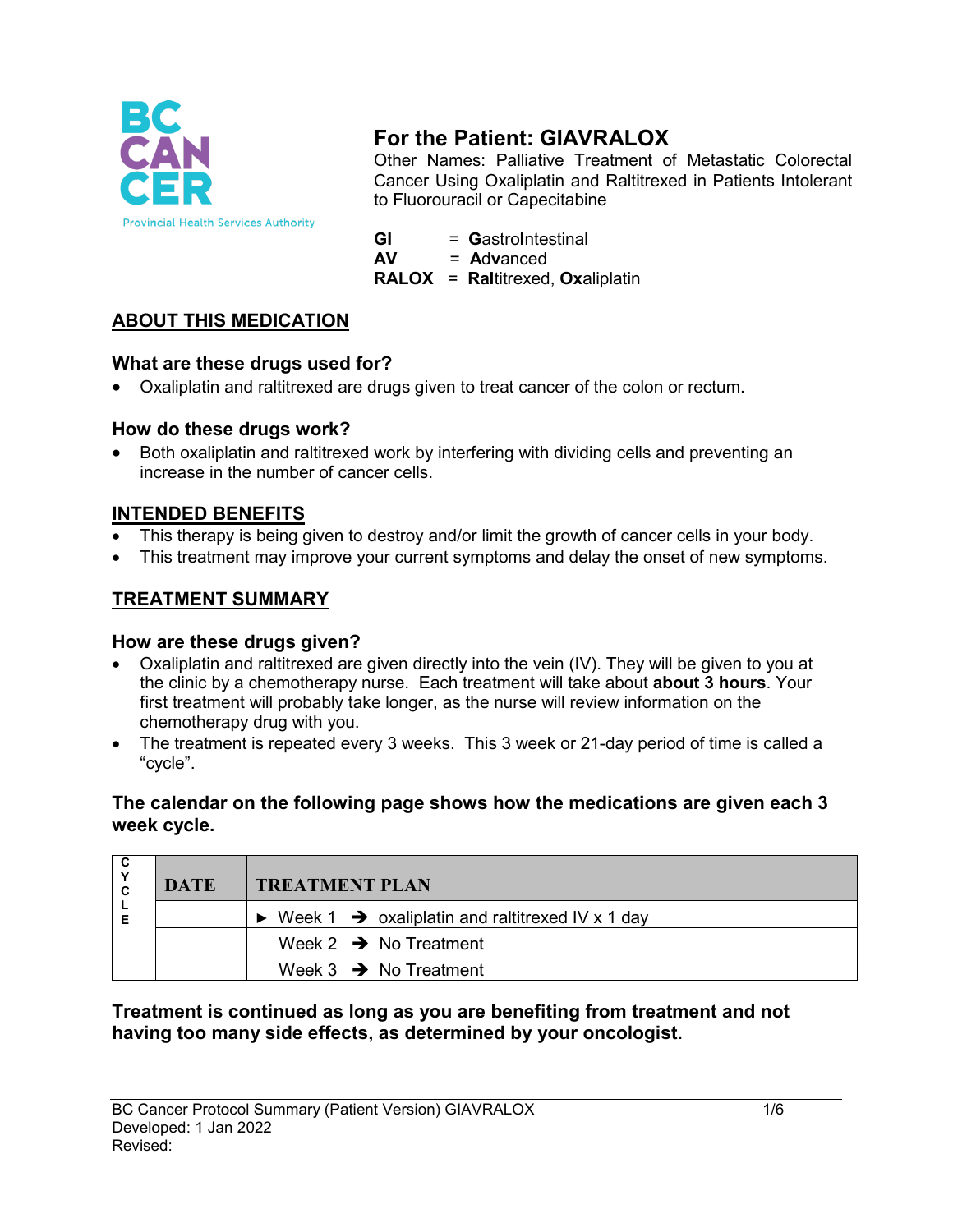#### **What will happen when I get my drugs?**

• A blood test is done each cycle, on or before the first day of each treatment cycle. The dose and timing of your chemotherapy may be changed based on your blood counts and/or other side effects

# .**SIDE EFFECTS AND WHAT TO DO ABOUT THEM**

Unexpected and unlikely side effects can occur with any drug treatment. The ones listed below are particularly important for you to be aware of as they are directly related to the common actions of the drugs in your treatment plan.

Your doctor will review the risks of treatment and possible side effects with you before starting treatment. The chemotherapy nurse will review possible side effects of oxaliplatin and raltitrexed and how to manage those side effects with you on the day you receive your first treatment.

| <b>SERIOUS SIDE EFFECTS</b><br><b>DURING TREATMENT</b>                                                                                                                                                                                                                                          | <b>MANAGEMENT</b>                                                                                                                                                                                                                                                                                                                                                    |
|-------------------------------------------------------------------------------------------------------------------------------------------------------------------------------------------------------------------------------------------------------------------------------------------------|----------------------------------------------------------------------------------------------------------------------------------------------------------------------------------------------------------------------------------------------------------------------------------------------------------------------------------------------------------------------|
| Tell your nurse if you feel like you have<br>difficulty breathing or swallowing during or<br>immediately after your oxaliplatin infusion.<br>This may occur rarely.                                                                                                                             | These symptoms will disappear in a few<br>$\bullet$<br>hours, and my not require treatment.<br>If you have these symptoms with a 2-hour<br>$\bullet$<br>infusion, your next treatment may be<br>given over 6 hours.                                                                                                                                                  |
| Allergic reactions may rarely occur. Signs<br>of an allergic reaction are dizziness, feeling<br>faint, confusion, shortness of breath, and<br>wheezing. This may occur immediately or<br>several hours after receiving the drugs. It can<br>occur after the first dose, or after many<br>doses. | Tell your nurse if this happens while you are<br>receiving the drugs or contact your doctor<br>immediately if this happens after you leave<br>the clinic.                                                                                                                                                                                                            |
| Oxaliplatin burns if it leaks under the skin.                                                                                                                                                                                                                                                   | Tell your nurse or doctor immediately if you<br>feel burning, stinging, or any other change<br>while the drug is being given.                                                                                                                                                                                                                                        |
| Nausea and vomiting may occur after your<br>oxaliplatin treatment and may last for 24-48<br>hours. Nausea and vomiting may also occur<br>2-3 days after your raltitrexed treatment.                                                                                                             | You may be given a prescription for an<br>antinausea drug(s) to take before your<br>chemotherapy treatment and/or at home. It is<br>easier to prevent nausea than treat it once it<br>has occurred, so follow directions closely.<br>Drink plenty of liquids.<br>Eat and drink often in small amounts.<br>Try the ideas in Practical Tips to Help<br>Manage Nausea.* |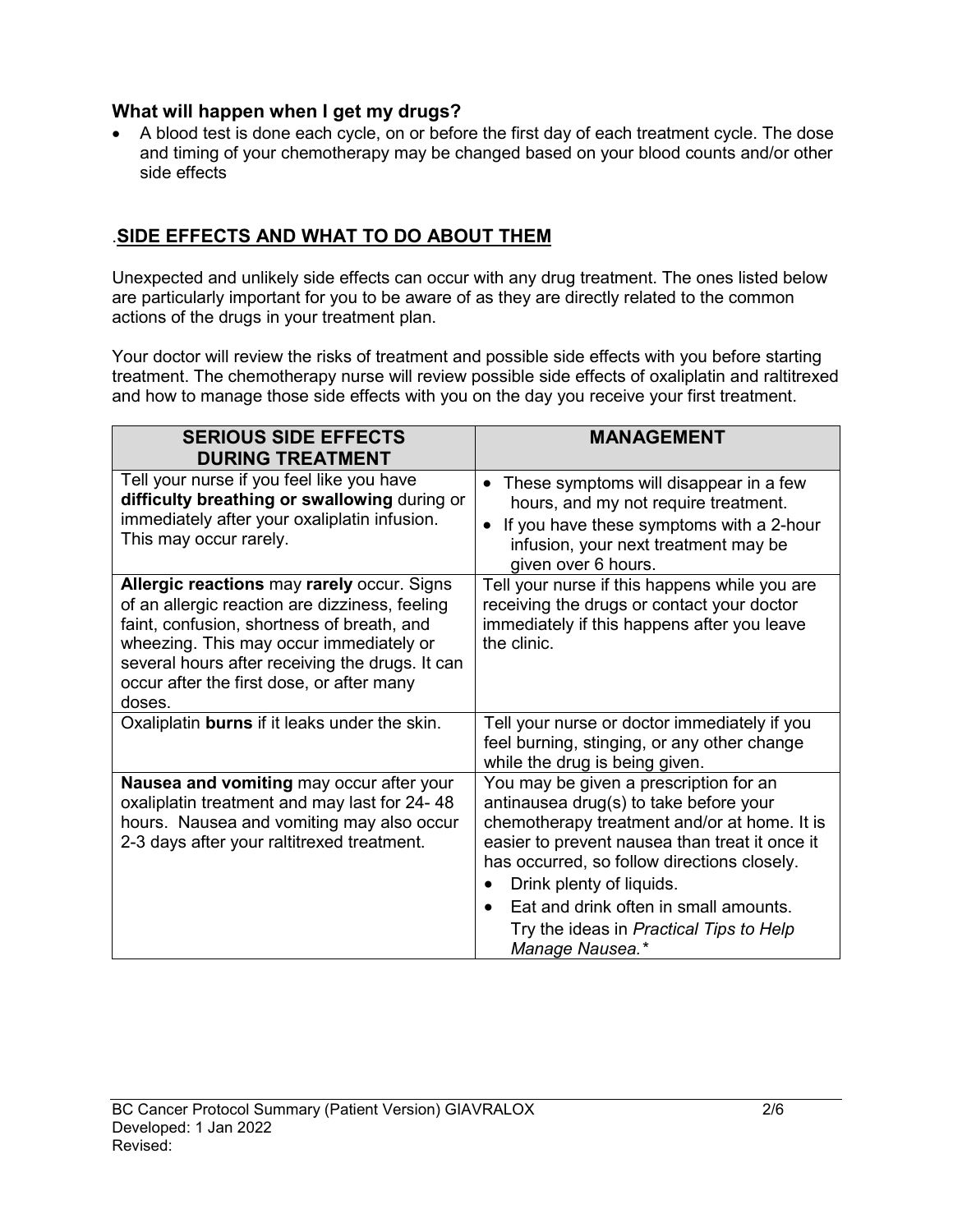| <b>SERIOUS SIDE EFFECTS</b><br><b>DURING TREATMENT</b>                                                                                                                                                                                                                                                            | <b>MANAGEMENT</b>                                                                                                                                                                                                                                                                                                                                                                                                                                                                                                                                                                                                                                                                                                            |
|-------------------------------------------------------------------------------------------------------------------------------------------------------------------------------------------------------------------------------------------------------------------------------------------------------------------|------------------------------------------------------------------------------------------------------------------------------------------------------------------------------------------------------------------------------------------------------------------------------------------------------------------------------------------------------------------------------------------------------------------------------------------------------------------------------------------------------------------------------------------------------------------------------------------------------------------------------------------------------------------------------------------------------------------------------|
| You may feel tingling or a loss of feeling in<br>your hands, feet, nose, or throat. They may<br>be made worse by exposure to cold. This is<br>very common after oxaliplatin treatment.<br>These problems often disappear after a few<br>hours or days.                                                            | Avoid cold air if possible.<br>$\bullet$<br>Protect yourself from the cold, which can<br>$\bullet$<br>cause or worsen these symptoms. Wear<br>gloves, socks, and something that covers<br>your mouth and nose when outside in cold<br>weather.<br>Do not drink cold beverages or eat cold<br>٠<br>food for a few days after treatment.<br>If symptoms continue for more than a<br>week, or interfere with how your hands<br>work, talk to your doctor.<br>Try the ideas in Coping With/Preventing<br>Oxaliplatin Cold Dysesthesias*                                                                                                                                                                                          |
| Diarrhea may occur.                                                                                                                                                                                                                                                                                               | To help diarrhea:<br>• Drink plenty of liquids.<br>• Eat and drink often in small amounts.<br>• Avoid high fibre foods as outlined in Food<br>Ideas to Help Manage Diarrhea*.<br>If you have an increase of less than 4 stools<br>per day more than normal, or a mild increase<br>in ostomy output, start the following:<br>• Loperamide (IMODIUM®) 2 mg, take 2<br>tablets (4 mg) to start, followed by 1 tablet<br>(2 mg) every 4 hours, or after each<br>unformed stool to a maximum of 8 tablets<br>(16 mg) daily, unless otherwise directed by<br>a physician.<br>Call your cancer doctor if you have four<br>stools a day more than usual or diarrhea<br>during the night, or a moderate increase in<br>ostomy output. |
| Your white blood cells will decrease 1-2<br>weeks after your treatment. They usually<br>return to normal 3 weeks after your last<br>treatment. White blood cells protect your<br>body by fighting bacteria (germs) that cause<br>infection. When they are low, you are at<br>greater risk of having an infection. | To help prevent infection:<br>Wash your hands often and always after<br>using the bathroom.<br>Take care of your skin and mouth.<br>$\bullet$<br>Avoid crowds and people who are sick.<br>$\bullet$<br>Call your doctor doctor <i>immediately</i> at the<br>$\bullet$<br>first sign of an infection such as fever (over<br>100°F or 38°C by an oral thermometer),<br>chills, cough, or burning when you pass<br>urine.                                                                                                                                                                                                                                                                                                       |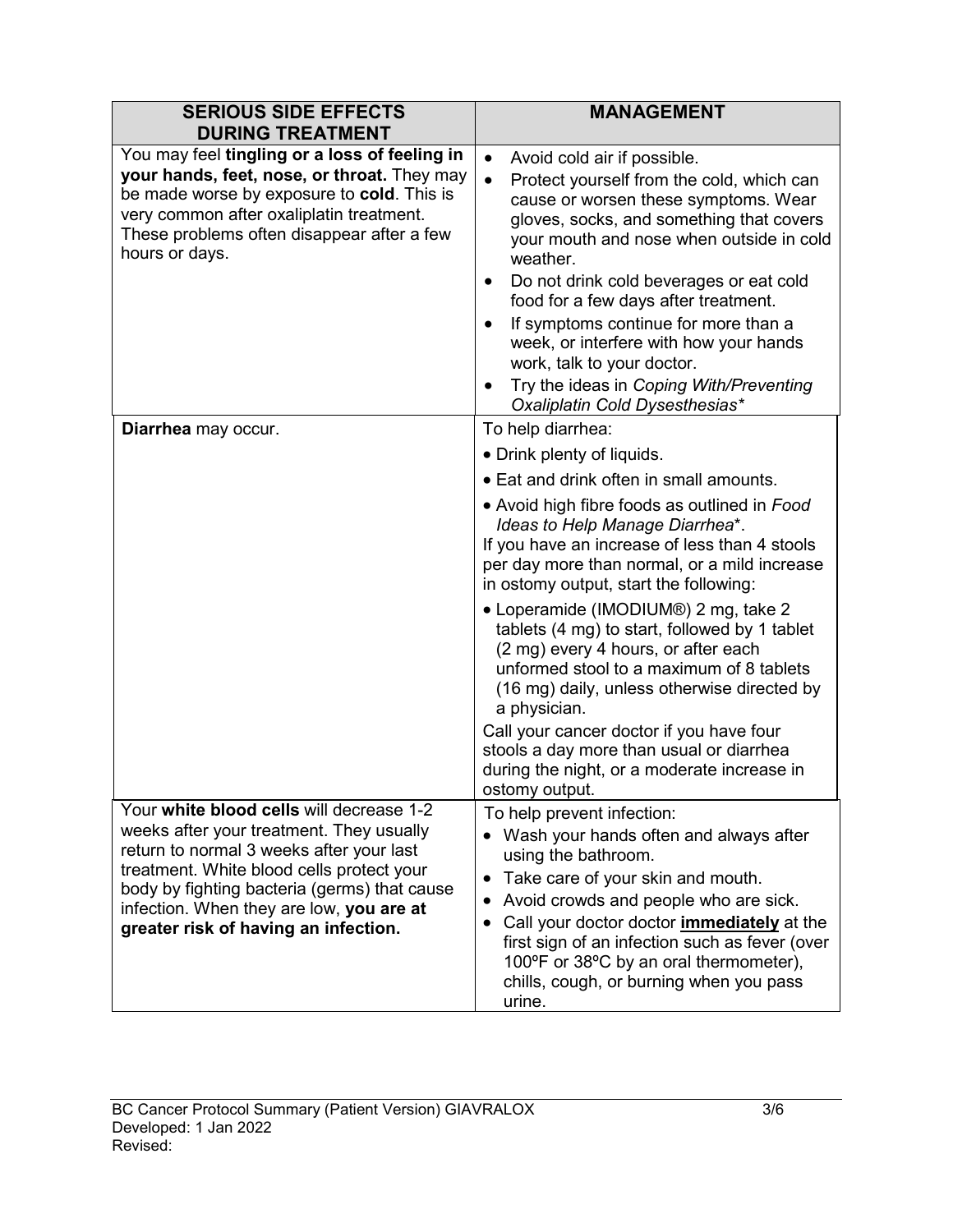| <b>OTHER SIDE EFFECTS</b><br><b>DURING TREATMENT</b>                                                                                                                                                                                                                                                                               | <b>MANAGEMENT</b>                                                                                                                                                                                                                                                                                                                                                                                                                                                                                                                                                                                                                                                                                                       |
|------------------------------------------------------------------------------------------------------------------------------------------------------------------------------------------------------------------------------------------------------------------------------------------------------------------------------------|-------------------------------------------------------------------------------------------------------------------------------------------------------------------------------------------------------------------------------------------------------------------------------------------------------------------------------------------------------------------------------------------------------------------------------------------------------------------------------------------------------------------------------------------------------------------------------------------------------------------------------------------------------------------------------------------------------------------------|
| Pain or tenderness may occur where the<br>needle was placed.                                                                                                                                                                                                                                                                       | Apply warm compresses or soak in warm<br>water for 15-20 minutes several times a day.                                                                                                                                                                                                                                                                                                                                                                                                                                                                                                                                                                                                                                   |
| Fever may commonly occur shortly after<br>treatment with oxaliplatin and a flu-like<br>illness may occur shortly after treatment with<br>raltitrexed. You may have fever, chills,<br>headache, muscle aches and joint aches.<br>Flu-like symptoms usually disappear on their<br>own. Fever should last no longer than 24<br>hours. | Take acetaminophen (e.g. TYLENOL®)<br>$\bullet$<br>every 3-4 hours.<br>Fever which occurs more than 48 hours<br>$\bullet$<br>after treatment maybe the sign of an<br>infection. They should be reported to the<br>doctor immediately. See details under<br>Serious Side Effects above.                                                                                                                                                                                                                                                                                                                                                                                                                                  |
| Your platelets may decrease during or after<br>your treatment. They will return to normal<br>after your last treatment. This is common.<br>Platelets help to make your blood clot when<br>you hurt yourself. You may bruise or bleed<br>more easily than usual.                                                                    | To help prevent bleeding problems:<br>Try not to bruise, cut, or burn yourself.<br>$\bullet$<br>Clean your nose by blowing gently. Do not<br>$\bullet$<br>pick your nose.<br>Avoid constipation.<br>$\bullet$<br>Brush your teeth gently with a soft<br>$\bullet$<br>toothbrush as your gums may bleed more<br>easily. Maintain good oral hygiene.<br>Some medications such as ASA (e.g.<br>ASPIRIN®) or ibuprofen (e.g. ADVIL®) may<br>increase your risk of bleeding.<br>Do not stop taking any medication that<br>has been prescribed by your doctor (e.g.<br>ASA for your heart).<br>For minor pain, try acetaminophen (e.g.<br>$\bullet$<br>TYLENOL®) first, but occasional use of<br>ibuprofen may be acceptable. |
| Sore mouth may occur during treatment.<br>Mouth sores can occur on the tongue, the<br>sides of the mouth or in the throat. Mouth<br>sores or bleeding gums can lead to an<br>infection.                                                                                                                                            | Brush your teeth gently after eating and at<br>$\bullet$<br>bedtime with a very soft toothbrush. If your<br>gums bleed, use gauze instead of a brush.<br>Use baking soda instead of toothpaste.<br>Make a mouthwash with $\frac{1}{2}$ teaspoon<br>baking soda or salt in 1 cup warm water<br>and rinse several times a day.<br>• Try soft, bland foods like puddings,<br>milkshakes and cream soups.<br>• Avoid spicy, crunchy or acidic food, and<br>very hot or cold foods.<br>• Try ideas in Food Ideas to Try with a Sore<br>Mouth*.                                                                                                                                                                               |
| <b>Tiredness, fatigue and lack of energy may</b><br>occur. As the number of treatment cycles<br>increase, fatigue may get worse.                                                                                                                                                                                                   | Do not drive a car or operate machinery if<br>$\bullet$<br>you are feeling tired.<br>Try the ideas in the handout titled<br>$\bullet$<br>Fatigue/Tiredness*.                                                                                                                                                                                                                                                                                                                                                                                                                                                                                                                                                            |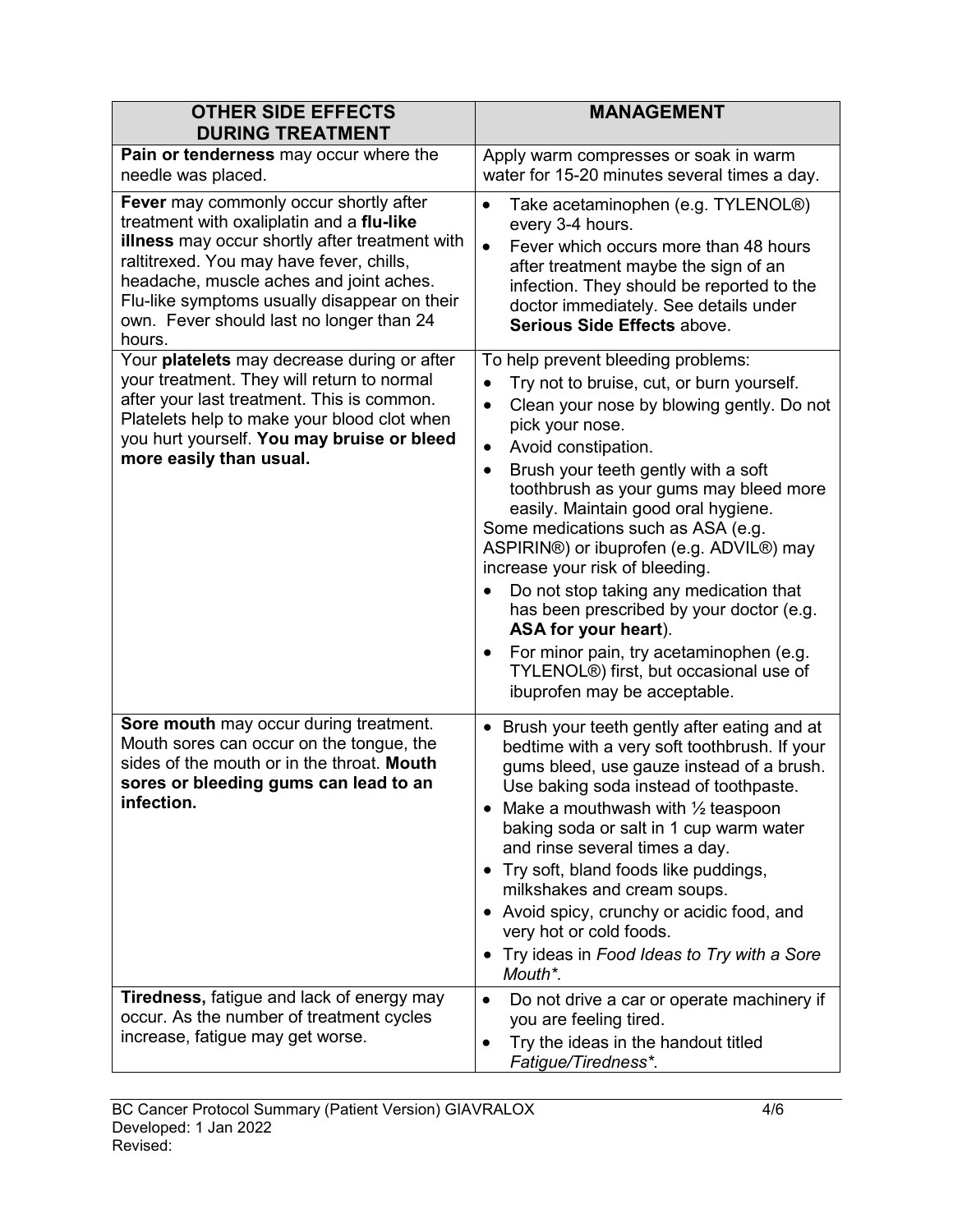| <b>OTHER SIDE EFFECTS</b><br><b>DURING TREATMENT</b>                                                                                          | <b>MANAGEMENT</b>                                                                                                                                                                                                                         |
|-----------------------------------------------------------------------------------------------------------------------------------------------|-------------------------------------------------------------------------------------------------------------------------------------------------------------------------------------------------------------------------------------------|
| Hair loss is rare with oxaliplatin and<br>raltitrexed. Your hair will grow back once you<br>stop treatment. Colour and texture may<br>change. | Use a gentle shampoo and soft brush.<br>Care should be taken with use of hair<br>$\bullet$<br>spray, bleaches, dyes and perms.<br>If hair loss is a problem, refer to<br>$\bullet$<br>Resources for Hair Loss and Appearance<br>Changes*. |
| Abnormal heart rhythm (QT prolongation)<br>rarely occurs.                                                                                     | Minimize your risk of abnormal heart rhythm<br>by:                                                                                                                                                                                        |
|                                                                                                                                               | • Always checking with your pharmacist and<br>doctor about drug interactions when starting<br>a new medication, herbal product, or<br>supplement.                                                                                         |
|                                                                                                                                               | • Tell your doctor immediately or get<br>emergency help if your heart is beating<br>irregularly or fast, or if you feel faint,<br>lightheaded, or dizzy.                                                                                  |

\*Please ask your chemotherapy nurse, pharmacist or dietitian for a copy.

# **INSTRUCTIONS FOR THE PATIENT**

- Tell your doctor if you have ever hand an unusual or **allergic reaction** to cisplatin (PLATINOL®) or carboplatin (PARAPLATIN®) before starting oxaliplatin treatment.
- The **drinking of alcohol** (in small amounts) does not appear to affect the safety or usefulness of oxaliplatin or raltitrexed.
- Oxaliplatin and raltitrexed may damage sperm and may harm the baby if used during pregnancy. It is best to **use birth control** while being treated with these drugs, and for 6 months following the last raltitrexed treatment. Tell your doctor right away if you or your partner becomes pregnant. Do not breast feed during treatment.
- Tell doctors or dentists that you are being treated with oxaliplatin and raltitrexed before you receive any dental treatment.

#### **Medication Interactions**

• Other drugs such as folic acid, leucovorin (folinic acid) or vitamin preparations containing folic acid or leucovorin may interact with raltitrexed. Do not take these products the day before or on the day of your raltitrexed treatment. Tell your doctor if you are taking these or any other drugs as you may need extra blood tests or your dose may need to be changed. Check with your doctor or pharmacist before you start taking any new drugs.